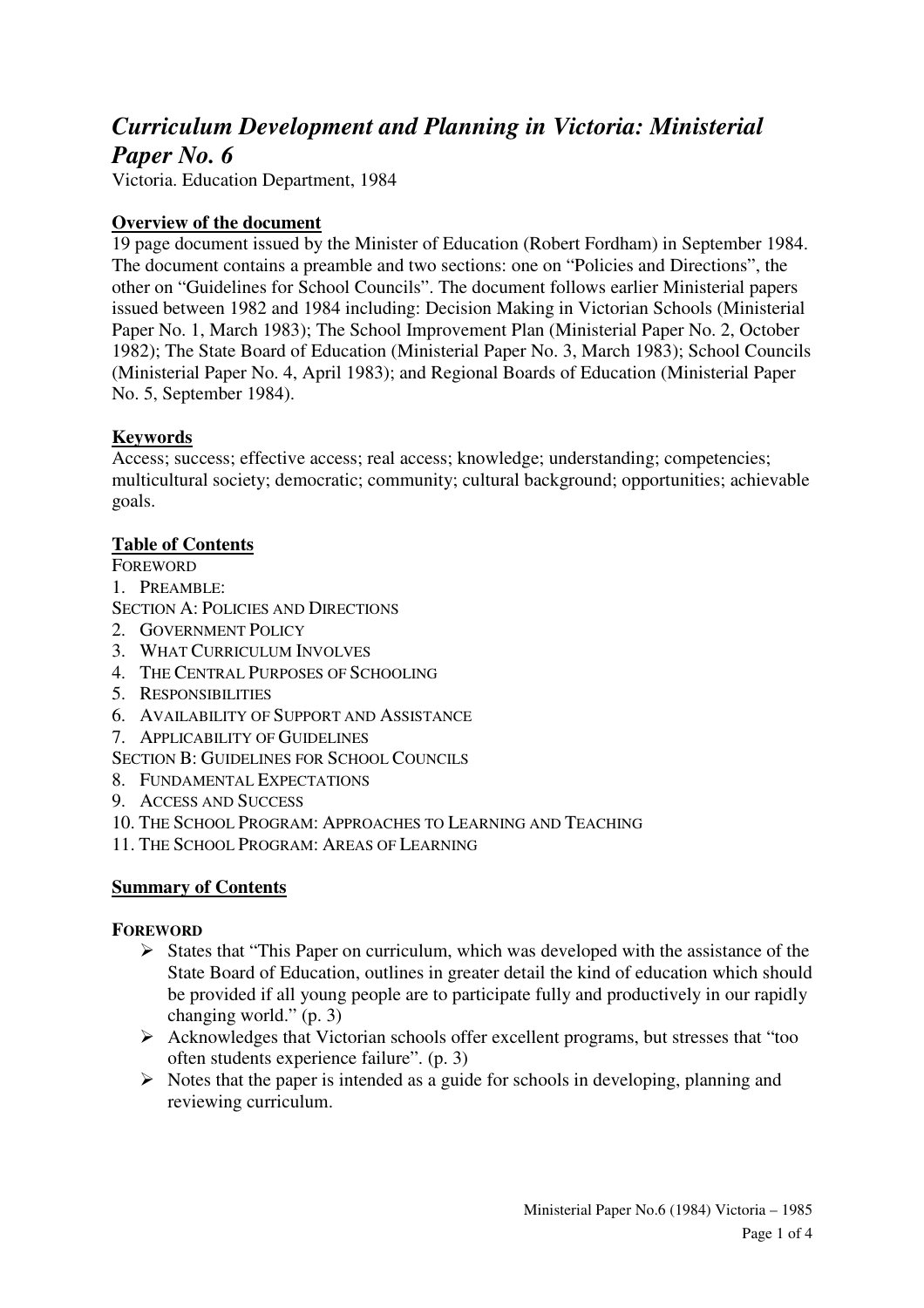# **1. PREAMBLE:**

- $\triangleright$  Notes that the paper takes up the issues of curriculum raised in Ministerial Paper No. 1: Decision Making in Victorian Schools (a very short document which provided the broad vision on two issues: "Schools and Curriculum" and "Devolution and Shared Responsibility Through Representative Bodies").
- Notes that "Recent amendments to the Education Act 1958 make school councils responsible for school policy within guidelines to be issued by the Minister" (p. 7) and that this paper is intended to provide those guidelines.

## **SECTION A: POLICIES AND DIRECTIONS**

# **2. GOVERNMENT POLICY**

- $\triangleright$  Sets out Government policy, noting that for over a decade Victorian schools have been assuming increasing responsibility for the development of their own curricula, and that this document explains how policy applies to school curriculum.
- $\triangleright$  Acknowledges that for programs to be expanded, schools need to be adequately resourced.

# **3. WHAT CURRICULUM INVOLVES**

- $\triangleright$  Argues that curriculum refers not only to the content of courses but also "the effects" on student learning of such matters as staffing policy, facilities, teaching and learning styles, school organisation, and assessment and reporting processes". (p. 8)
- $\triangleright$  Notes that "every curriculum is also an expression of values" and argues that if the values are explicit they can "provide a firm basis for curriculum planning". (p. 8)
- $\triangleright$  Notes the difficulties of school communities reaching agreement about values but stresses the importance of identifying common values and finding ways of reconciling differences when values are in conflict.

## **4. THE CENTRAL PURPOSES OF SCHOOLING**

- $\triangleright$  Notes that we are living in a time of increasing change.
- $\triangleright$  Proposes that the central purpose of schooling is "to prepare young people to enter fully into the life of their society". (p. 8)
- Argues that schools must provide a broad general education for all students.
- $\triangleright$  Argues that a school's educational policy should "include a statement of the knowledge, competencies and values the school will seek to develop. The curriculum is the medium for achieving these goals". (p. 8)

## **5. RESPONSIBILITIES**

- $\triangleright$  Notes that responsibility for curriculum is shared between central authorities and schools.
- $\triangleright$  Notes that schools can expect to be provided with a framework from which they can devise curriculum programs and that this is provided by this document.
- $\triangleright$  Stresses the importance of decision making to occur at the school level, stating "Unless the school is a place where significant decisions are made, it cannot provide a model which will assist in preparing young people for life in a democratic community". (p. 9)
- $\triangleright$  Advances a collaborative approach in which the whole school community, including teaching staff, parents and students, contribute their views and help shape the sorts of programs and the type of learning.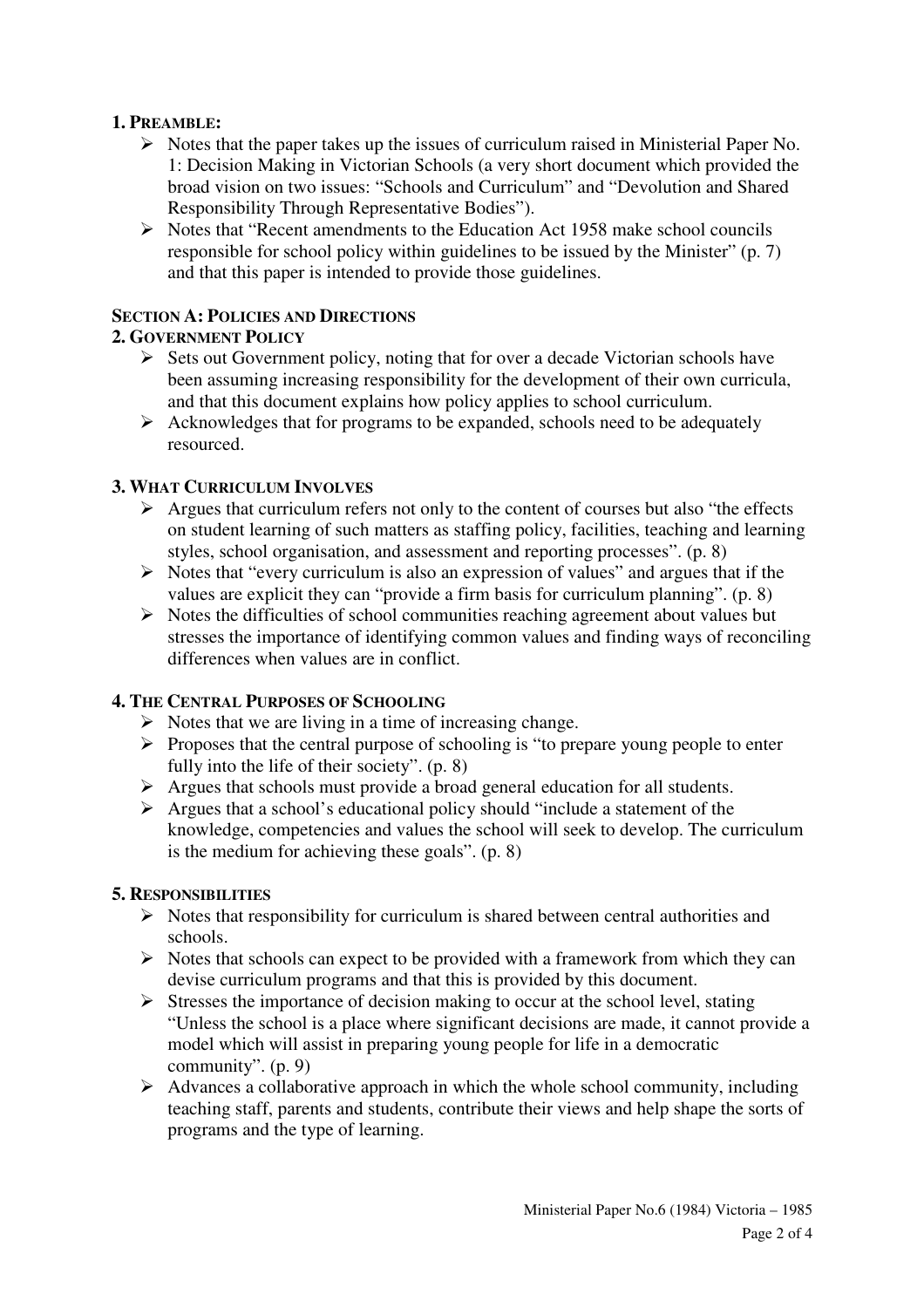$\triangleright$  States that "Consensus about curriculum policy and its implementation is likely to grow best out of ongoing discussion and negotiation between all the parties concerned". (p. 10)

# **6. AVAILABILITY OF SUPPORT AND ASSISTANCE**

- $\triangleright$  Argues that school councils should make use of the expertise of teaching staff when making decisions about curriculum.
- $\triangleright$  Notes that support will be available from government and the education department in the form of curriculum materials and that support will also be available from the regions.

# **7. APPLICABILITY OF GUIDELINES**

 $\triangleright$  Notes that Section B of this document summaries the guidelines for schools in developing their educational policy, but that schools may also include additional principles.

# **SECTION B: GUIDELINES FOR SCHOOL COUNCILS**

## **8. FUNDAMENTAL EXPECTATIONS**

- $\triangleright$  Proposes that "Schools need to establish clearly-defined objectives and periodically review those objectives to ensure that they are contributing to the achievement of long-term goals." (p. 11)
- $\triangleright$  States that "the Government's fundamental expectation of schools is that they further the knowledge, understanding and competencies necessary for young people to be able to:
	- a) Participate effectively in the life of a multicultural society;
	- b) Undertake worthwhile work; and
	- c) Play an active role in the processes through which our society is regulated and improved." (p. 12)
- $\triangleright$  Argues that the processes of schools themselves need to be democratic and involve parents and the wider community "in planning and reviewing the school's curriculum policies". (p. 12)

## **9. ACCESS AND SUCCESS**

- $\triangleright$  Argues that all students should have access to educational experiences that are "challenging, purposeful and comprehensive and that result in all students improving their educational achievement". (p. 12)
- Expresses concern with finding ways of overcoming disadvantage. States that "formal access is not enough" (p. 13) and that schools need to provide "real access" by taking into account factors such as cultural and social background and differential learning styles.
- $\triangleright$  Views sequential learning (building upon previous learning) as critical to the provision of "effective access". Also notes the importance of ensuring that courses "are appropriate for, and reflect the lives, values and experiences of both boys and girls and of students from various social and cultural backgrounds". (p. 13)
- $\triangleright$  Discusses other dimensions of access such as collaborative decisions about the allocation of students to classes and ensuring that measures of ability are not used to stream students into particular classes.
- $\triangleright$  Argues that success for all students depends upon real access and recognises achievement as something that is not simply measurable in terms of examination scores but is based on improvements in educational achievements.